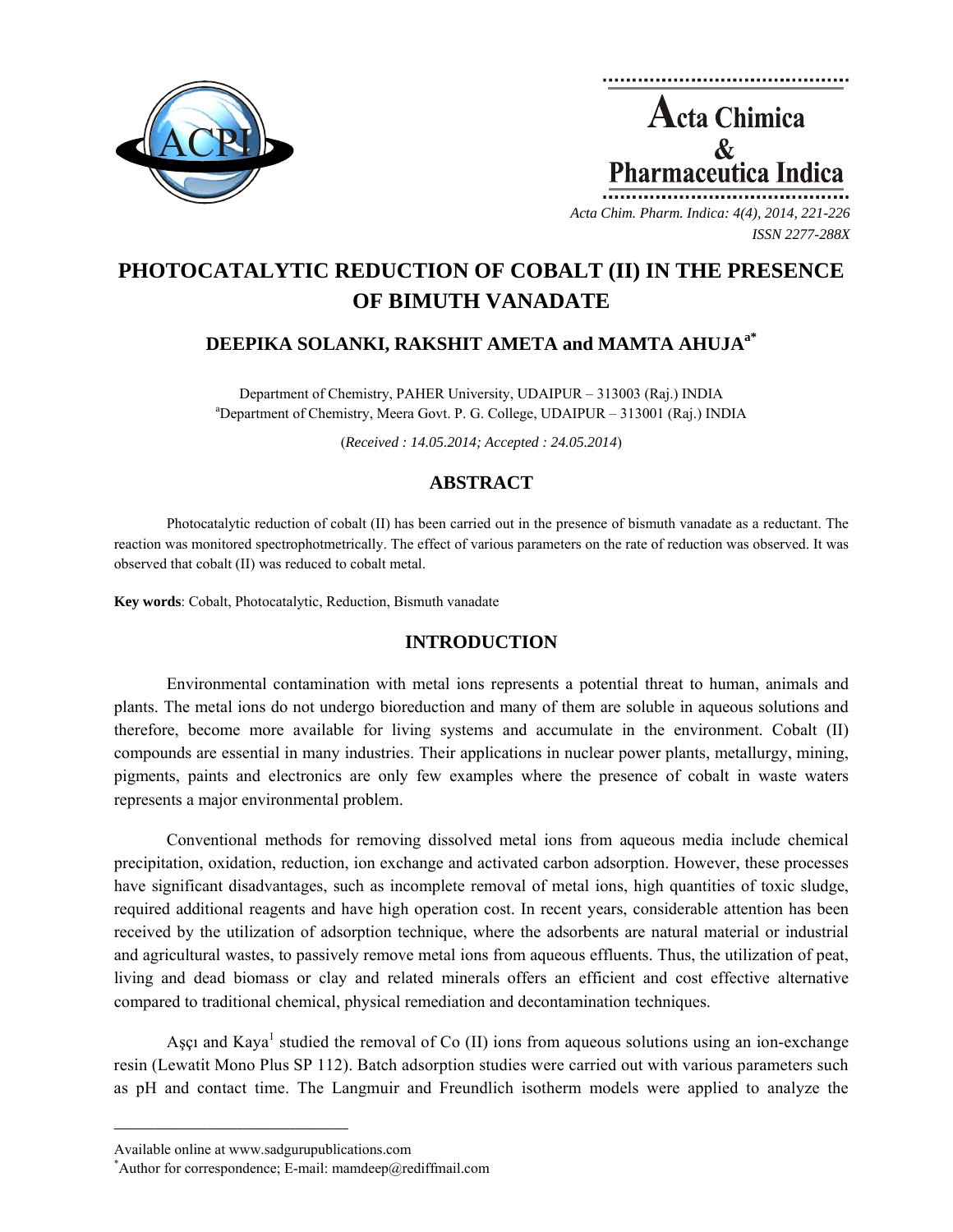experimental data. The best interpretation for the experimental data was given by the Langmuir isotherm and the maximum adsorption capacity was found to be 21.93 mg/g. The kinetic data were tested using pseudo-first-order, pseudo-second-order, liquid film diffusion, and intraparticle diffusion kinetic models. In addition, diffusion models were applied to explore the rate determining step in cobalt diffusion behavior.

Cobalt can be found in wastewater coming from advanced semiconductor fabrication plants. It can be easily treated using conventional methods similar to copper precipitation. Musapatika et al.<sup>2</sup> reported that agricultural wastes can cause environmental problems, if not well managed. There is a lot of potential to use these wastes as raw material in other processes. Pine sawdust was evaluated as an adsorbent in the treatment of wastewater containing cobalt ions. A two-level three-factor full-factorial experimental design with centre points was used to study the interactive effect of the operating parameters in order to achieve the best conditions for the batch adsorption of cobalt ions. A response surface analysis was also conducted to further understand the interactions amongst the factors such as adsorbent dose, solution pH and initial concentration. Adsorption isotherms, like Freundlich and Langmuir, were used to characterize the removal of cobalt from the wastewater. It was observed that the combined effect of low adsorbent dose, high pH and high initial concentration of wastewater resulted in the highest adsorption capacity. The Freundlich isotherm provided a better fit to the experimental data than the Langmuir isotherm. Moreover, pine sawdust showed adsorption capabilities for cobalt, and hence, it could be an option in the quest to use waste to treat wastewater.

#### **EXPERIMENTAL**

A stock solution of cobalt (II) was prepared in doubly distilled water and it was divided in four parts:

- (i) First beaker containing cobalt (II) solution was kept is dark,
- (ii) Second beaker containing cobalt (II) solution was exposed to light,
- (iii) 0.1 g of bismuth vanadate was added to the third beaker containing the cobalt (II) solution and it was kept in dark, and
- (iv) 0.1 g bismuth vanadate was added to the fourth beaker containing the cobalt (II) solution and it was exposed to light.

It was observed that there was no or negligible change in the optical density of the solution in the first three beakers, while the solution in fourth beaker showed a reasonable decrease. It indicates that the reduction of cobalt (II) is photocatalytic in nature and not chemical (thermal) or photochemical. Photocatalytic removal of copper (II) was studied by taking 50.0 mL solution ( $1.0 \times 10^{-4}$  M) in a 100 mL beaker and 0.10 g of photocatalyst was added to it. Then this solution was exposed to a tungsten lamp (Light intensity = 50.0 mWcm<sup>-2</sup>). 2.0 mL of this solution was taken out and the change in optical density with time of exposure was observed spectrophotometrically at  $\lambda_{\text{max}} = 510$  nm. It has been observed that a plot of log (optical density) v/s time is linear; thus, it may be concluded that this photocatalytic reduction follows pseudo-first order kinetics. The rate constant of this reaction has been calculated by the expression (1).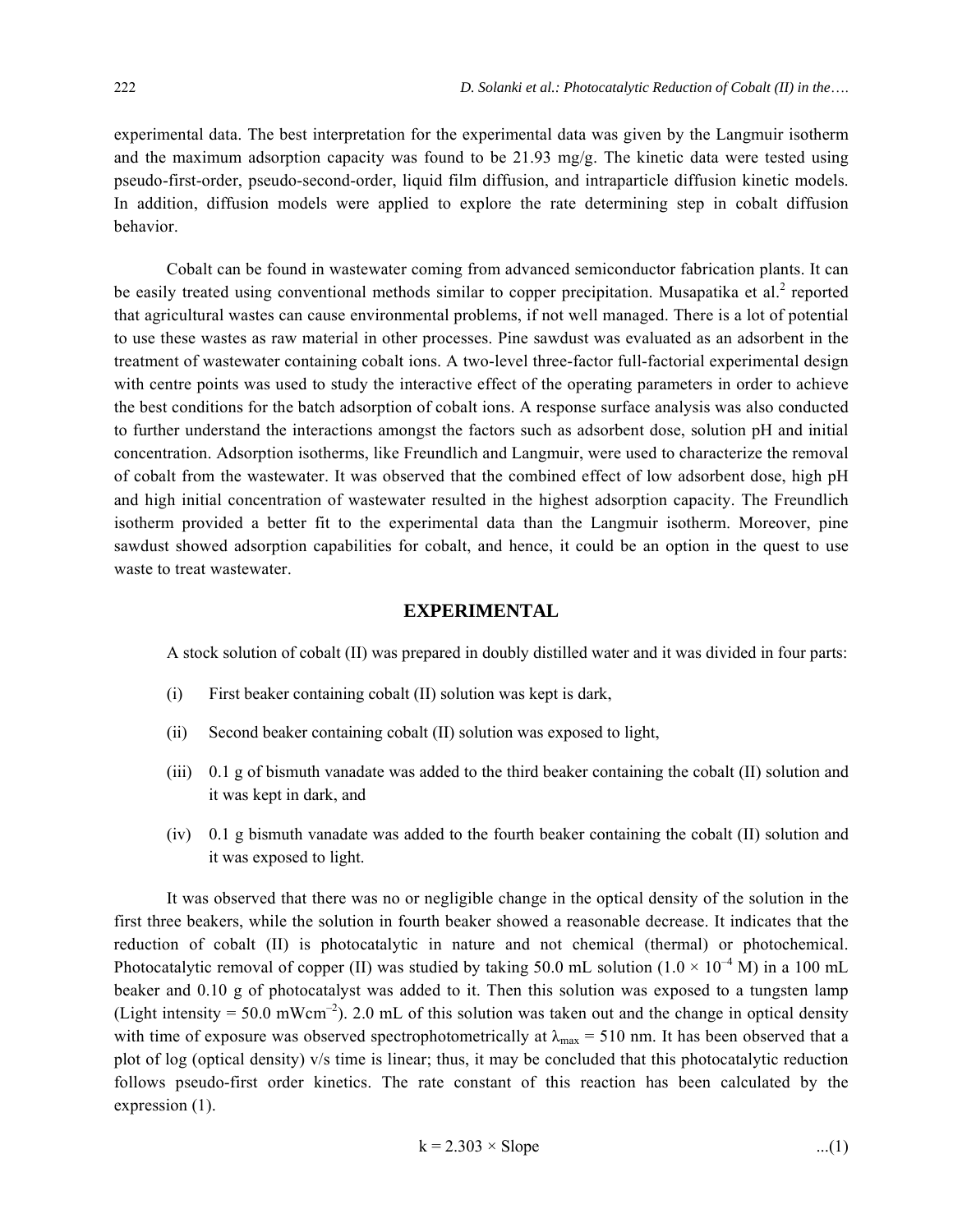The results for a typical run are given in Table 1.

#### **Table 1: A typical run**

| [Cobalt (II)] = $5.0 \times 10^{-3}$ M         |                                | $pH = 4.0$                                                  |
|------------------------------------------------|--------------------------------|-------------------------------------------------------------|
| Intensity of light = $50.0$ mWcm <sup>-2</sup> |                                | $BiVO4 = 0.10 g$                                            |
| Time (min.)                                    | <b>Optical density (O. D.)</b> | $1 + \log O$ . D.                                           |
| 0.0                                            | 0.560                          | 0.7482                                                      |
| 5.0                                            | 0.447                          | 0.6503                                                      |
| 10.0                                           | 0.376                          | 0.5752                                                      |
| 15.0                                           | 0.316                          | 0.4997                                                      |
| 20.0                                           | 0.266                          | 0.4249                                                      |
| 25.0                                           | 0.224                          | 0.3503                                                      |
| 30.0                                           | 0.178                          | 0.2504                                                      |
| 35.0                                           | 0.150                          | 0.1761                                                      |
| 40.0                                           | 0.126                          | 0.1004                                                      |
|                                                |                                | Rate constant (k) = $6.23 \times 10^{-4}$ sec <sup>-1</sup> |

## **RESULTS AND DISCUSSION**

### **Effect of pH**

Photocatalytic reduction of cobalt (ІІ) may be affected by the pH values and, therefore, the effect of pH on this photocatalytic reaction has been investigated. The results are reported in Table 2.

| [Cobalt (II)] = $5.0 \times 10^{-3}$ M | Intensity of light = $50.0$ mWcm <sup>-2</sup>       |
|----------------------------------------|------------------------------------------------------|
| $BiVO_4 = 0.10 g$                      |                                                      |
| pH                                     | Rate constant (k) $\times 10^4$ (sec <sup>-1</sup> ) |
| 3.0                                    | 2.33                                                 |
| 3.5                                    | 3.24                                                 |
| 4.0                                    | 6.23                                                 |
| 4.5                                    | 5.16                                                 |
| 5.0                                    | 2.85                                                 |
| 5.5                                    | 1.50                                                 |

It has been observed that this reaction proceeds smoothly in acidic range up to  $pH = 4.0$ , above which, precipitation of cobalt hydroxide was obtained, even under ordinary conditions and therefore, the effect of variation was observed in the pH range for 3.0 to 5.5. The reaction rate was found to increase as the pH was increased and an optimum value was obtained for pH = 4.0. This pH dependence can be explained on the basis that hole can generate  $H^+$  ions in solution from water whereas these protons are utilized by dissolved oxygen (in solution).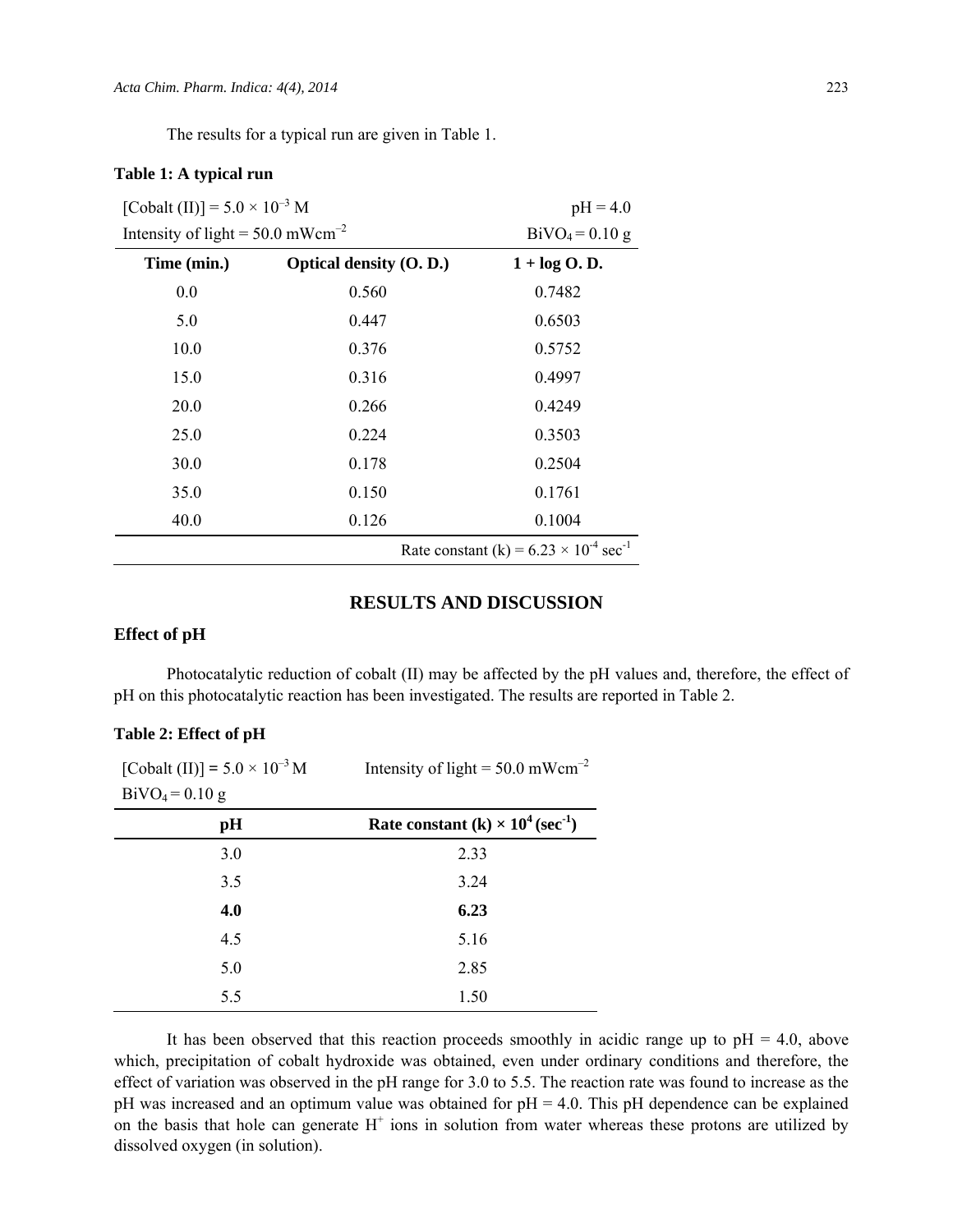224 *D. Solanki et al.: Photocatalytic Reduction of Cobalt (II) in the*….

$$
2\ h^{+} + H_{2}O \longrightarrow \frac{1}{2}O_{2} + 2\ H^{+}
$$
...(2)

$$
2 H+ + O2 (in solution) + 2 e- \longrightarrow H2O2 ...(3)
$$

These two reactions counter balance each other to a particular extent. Now, it is known that processes at the semiconductor electrolytic interface depend on the surface properties of the semiconductor. Therefore, the surface charge on the semiconductor will play a major role in deciding the fate of this photocatalytic reaction, because it controls the driving force for electron transfer. This surface charge depends on the pH of the solution being positive in acidic media and negative in alkaline media. The pH, where the net charge on the surface of the semiconductor is zero, is called the point of zero charge. It corresponds to the point, where no change of pH was observed after adding the semiconductor.

The value of point of zero change can be lowered, if anions are adsorbed on the surface of the semiconductor. Reverse may be true, if cations are adsorbed. The data indicate that the photocatalytic reduction of cobalt (II) proceeds smoothly, when the surface is slightly positively charged as the reaction rate in maximum at  $pH = 4.0$ . It may also be concluded that for  $pH > 4.0$  equation (3) starts dominating the equation  $(2)$ , so that there will be an additional decrease in the amount of  $H^+$  ions and hence, the decrease in rate of photocatalytic reduction of Co(ІІ) species. The reduction of Co(ІІ) to its lower oxidation states will also adversely affect the value of  $p_zc$  and thus, it will add to the lowering in the rate of the reaction.

#### **Effect of cobalt (II) concentration**

The effect of the concentration of cobalt (II) on the rate of photocatalytic reduction was observed, by keeping all other factors identical. The range of concentration investigated in the present case is 2.50 - 150.0  $\times$  10<sup>-3</sup> M. The results are reported in Table 3.

#### **Table 3: Effect of cobalt (II) concentration**

| $pH = 4.0$                                     | $BiVO_4 = 0.1$ g                                     |
|------------------------------------------------|------------------------------------------------------|
| Intensity of light = $50.0$ mWcm <sup>-2</sup> |                                                      |
| [Cobalt (II)] $\times 10^3$ M                  | Rate constant (k) $\times 10^4$ (sec <sup>-1</sup> ) |
| 2.50                                           | 4.33                                                 |
| 5.00                                           | 6.23                                                 |
| 10.00                                          | 4.67                                                 |
| 25.00                                          | 4.07                                                 |
| 50.00                                          | 2.94                                                 |
| 100.00                                         | 0.82                                                 |
| 150.00                                         | 0.60                                                 |

It was observed that as the concentration of cobalt (II) was increased, there was an increase in the rate of the reaction. This may be explained on the ground that as the number of substrate ions increases, there will be a corresponding increase in the rate of the reaction. On the other hand, if the concentration of Co(II) was increased above  $5.0 \times 10^{-3}$  M, the coloured solution will absorb the major portion of the incident light and it may not permit the desired light intensity to fall on the semiconductor powder in the limited time and hence, decrease in the rate of photocatalytic reaction is expected.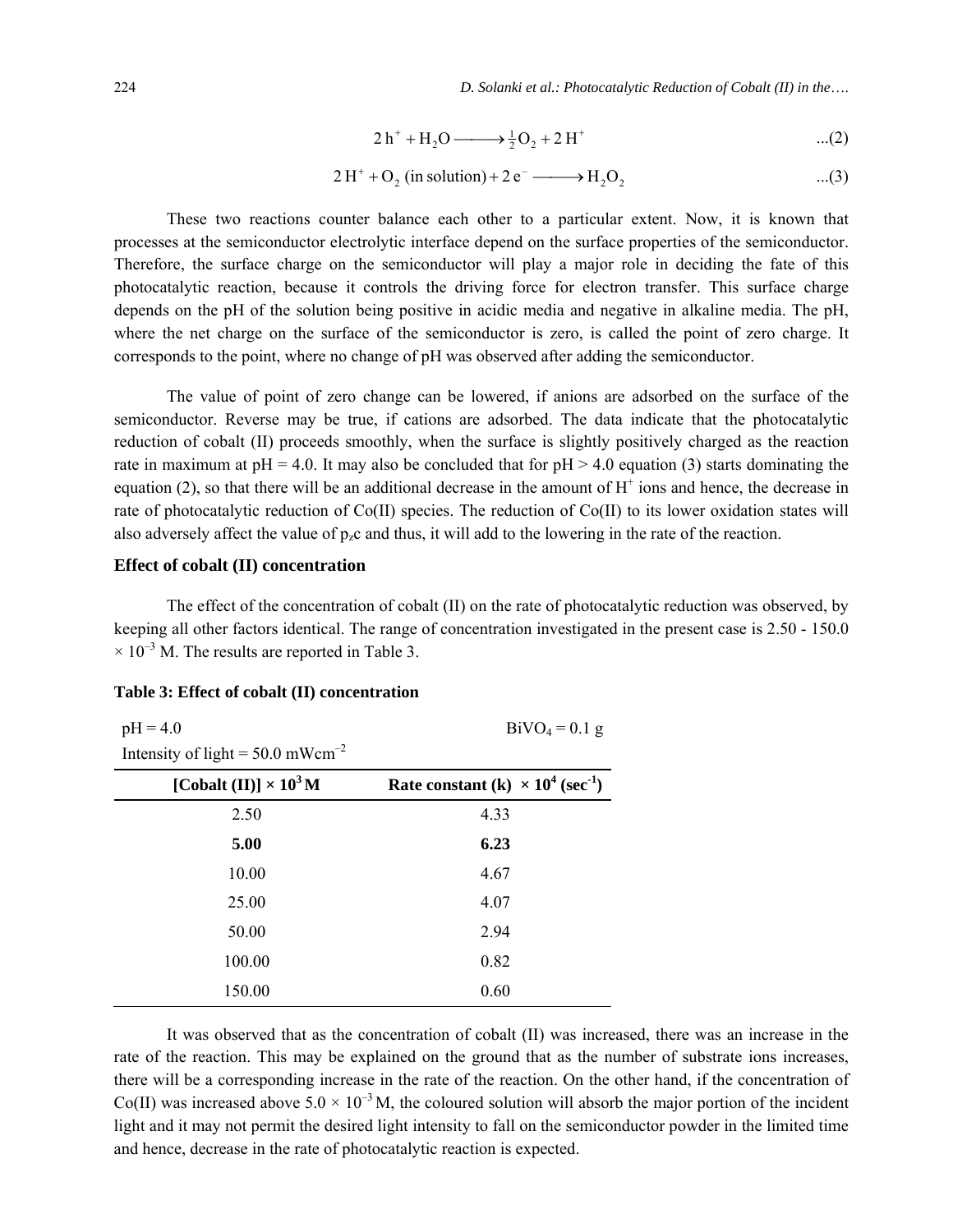#### **Effect of amount of photocatalyst**

The effect of amount of photocatalyst on the rate of reduction of  $Co(II)$  was also observed by taking different amounts of semiconductor, keeping all other factors identical. The results are tabulated in Table 4.

#### **Table 4: Effect of amount of photocatalyst**

| [Cobalt (II)] = $5.0 \times 10^{-3}$ M         | $pH = 4.0$                                           |
|------------------------------------------------|------------------------------------------------------|
| Intensity of light = $50.0$ mWcm <sup>-2</sup> |                                                      |
| $\text{BiVO}_4\text{ (g)}$                     | Rate constant (k) $\times 10^4$ (sec <sup>-1</sup> ) |
| 0.02                                           | 1.65                                                 |
| 0.04                                           | 2.92                                                 |
| 0.06                                           | 3.67                                                 |
| 0.08                                           | 4.46                                                 |
| 0.10                                           | 6.23                                                 |
| 0.12                                           | 6.20                                                 |
| 0.14                                           | 6.30                                                 |

As it is clearly indicated from the data that initially the rate of photocatalytic reduction of cobalt (ІІ) increases with increasing amount of photocatalyst. This increase was observed up to the amount 0.10 g; thereafter, there was no appreciable increase in the rate of this reaction on increasing the amount of photocatalyst further. Here, a plateau was observed, which may be considered as a saturation point.

This variation can be explained on the basis that as the amount of semiconductor was increased, more particles were available for excitation and there is a greater possibility of electron-hole pair generation on exposure to light. This will result into a corresponding increase in the rate of photocatalytic removal of cobalt (II). After a certain value is reached  $(0.10 \text{ g}$  in this case), then the bottom of the reaction vessel is almost covered and now, any addition of semiconductor will not increase the exposed surface area, rather it will only add to the thickness of the layer of semiconductor at the bottom of the reaction vessel. Hence, saturation like behavior was observed.

It was further confirmed by using vessels of different dimensions, where the saturation point was shifted to higher values for larger vessels and shows a downward shift for smaller vessels. It was further supported by the observation that this point shifts to higher side, when the solution was stirred. This increase is due to the greater probability of each particle for exposure in all directions, which was otherwise not possible in an unstirred solution.

#### **Effect of light intensity**

The effect of light intensity on the rate of photocatalytic reduction of Co(II) has been observed by varying the distance between the exposed surface of the photocatalyst and the source. The results are summarized in Table 5.

It has been observed that the rate of photocatalytic reaction increases with increasing the light intensity. It may be attributed to the fact that more electron-hole pairs will be generated due to an increase in number of photons striking the semiconductor surface with an increase in intensity of light. Now more electrons will be available for reducing the substrate and hence, the rate of photocatalytic reaction will be enhanced.